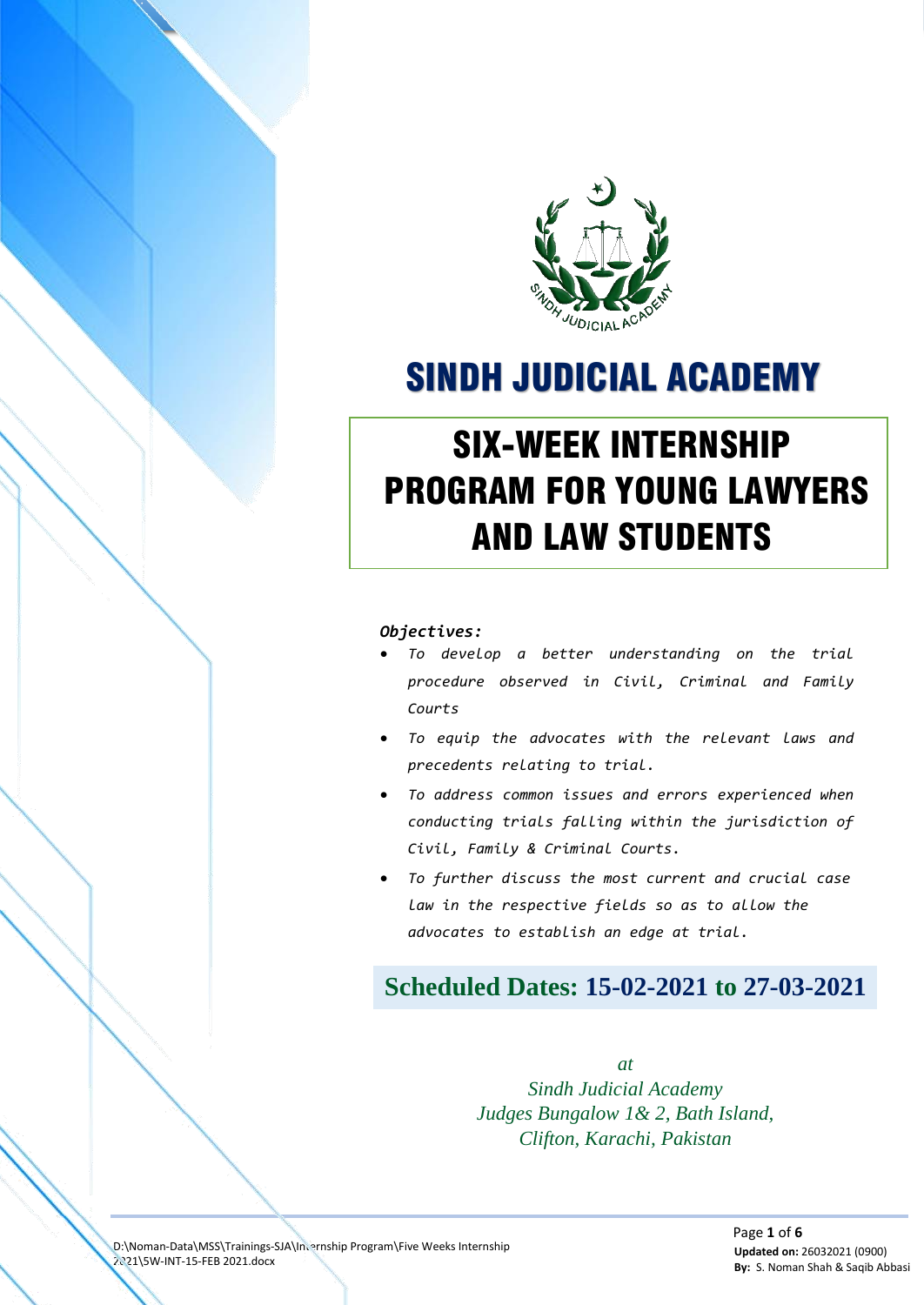**VENUE:** SINDH JUDICIAL ACADEMY, BATH ISLAND, CLIFTON, KARACHI, PAKISTAN

### PROGRAM SCHEDULE

**DATED: FROM** 15/02/2021 To 20/03/2021

#### ACTIVITIES:

- *a. Each participant shall be preparing at least one research paper on a topic to be identified by Faculty Member.*
- *b. Each Participant shall be drafting pleadings and additional documents assigned by Faculty Member.*

*c. Finding relevant and recent case law on assigned subjects.* 

- *d. Finding research paper / case law by using electronic means and manually.*
- *e. Articulating step-by-step guidelines for Advocates on how to file a case in the appropriate Court.*

*f. Identifying bottlenecks in substantial law and procedure law and suggest proposals to improve them.*

#### SPEAKERS:

- *1. Mr. Justice Hassan Feroze, Former Judge High Court of Sindh*
- *2. Mr. Moin Azhar Siddiqi, Advocate Supreme Court of Pakistan*
- *3. Mr. Muhammad Shahid Shafiq, District & Sessions Judge / SFM, SJA*
- *4. Mr. Javed Ahmed Keerio, District & Sessions Judge, Sanghar*
- *5. Mr. Naveed Ahmed Soomro, ADJ*
- *6. Mr. Haleem Ahmed Memon, ADJ*
- *7. Mr. Moula Bux Solangi, CJ/JM*
- *8. Mr. Sodagar Ali Solangi CJ/JM*
- *9. Barrister Syed Shahbal Ali, Practicing Barrister, Lecturer and Research Associate*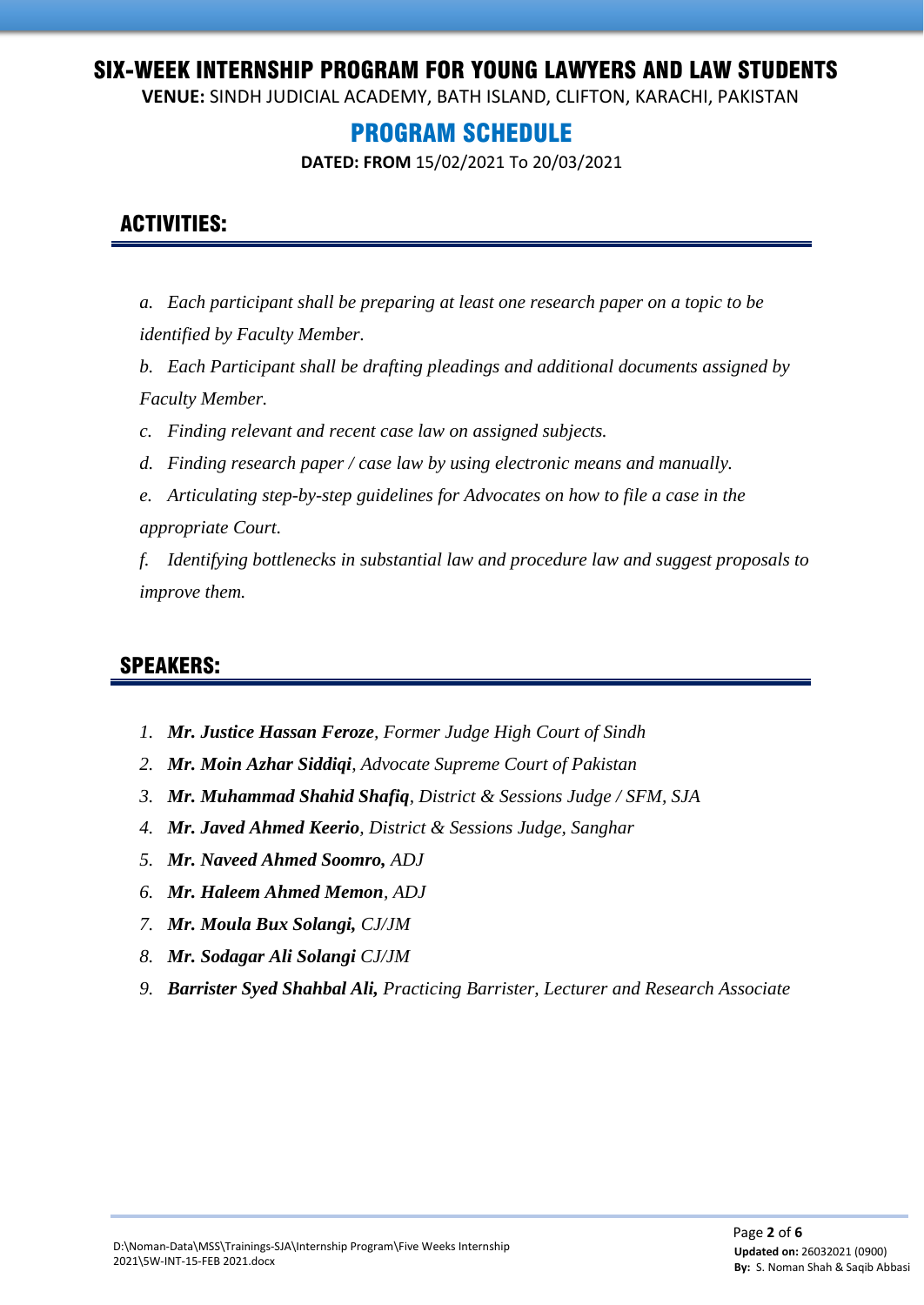**VENUE:** SINDH JUDICIAL ACADEMY, BATH ISLAND, CLIFTON, KARACHI, PAKISTAN

# PROGRAM SCHEDULE

**DATED: FROM** 15/02/2021 To 20/03/2021

#### **Monday, February 15, 2021 Week-1 (FAMILY LAW)**

| <b>TIME</b>                | <b>SUBJECT/TOPIC/ACTIVITY</b>                                                                                                                                                                                                                         | <b>RESOURCE PERSON/SPEAKER</b> |  |
|----------------------------|-------------------------------------------------------------------------------------------------------------------------------------------------------------------------------------------------------------------------------------------------------|--------------------------------|--|
| 08:30 AM<br>To<br>09:00 AM | <b>INAUGURATION SESSION:</b><br><b>Registration of Participants</b><br><b>Attendance of Participants</b><br>$\bullet$<br>Recitation<br>$\bullet$<br>Brief on Code of Conduct & SOPs<br><b>Introduction of Training</b><br>$\bullet$<br>Pre-Assessment |                                |  |
| 09:00 AM<br>To<br>10:30 AM | Introduction to Family Laws<br>Trial Procedure in Family Courts                                                                                                                                                                                       |                                |  |
| 10:30 AM<br>To<br>11:45 AM | <b>Drafting Plaint</b><br>$\bullet$<br><b>Drafting Written Statements</b><br>$\bullet$                                                                                                                                                                |                                |  |
| 11:45 AM<br>To<br>12:00 AM |                                                                                                                                                                                                                                                       | <b>TEA BREAK</b>               |  |
| 12:00 AM<br>To<br>01:30 PM | <b>Pre-trial and Post trial</b><br><b>Framing Issues</b><br>$\bullet$<br><b>Recording Evidence</b>                                                                                                                                                    |                                |  |
| 01:30 PM<br>Tο<br>02:30 PM | <b>DPRAYER (P) LUNCH BREAK</b>                                                                                                                                                                                                                        |                                |  |
| 02:30 PM<br>To<br>04:00 PM | <b>Drafting</b><br>Misc.<br>Applications,<br>Counter<br>$\bullet$<br>Affidavits and Conducting Arguments<br>Important Case Law                                                                                                                        |                                |  |

**Note:** Internees will be assigned research work such as finding case law, writing research articles and drafting pleading on the subject.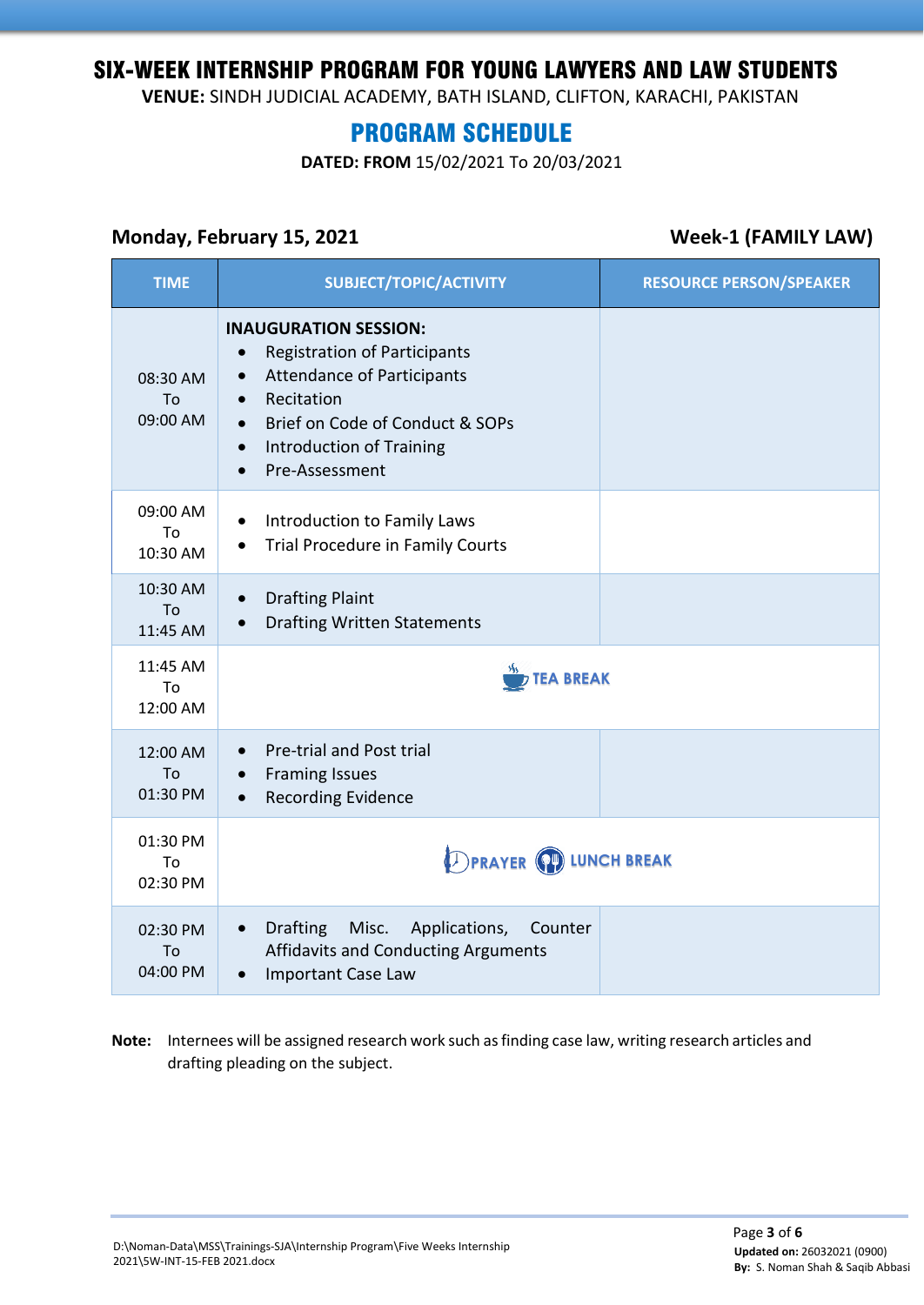**VENUE:** SINDH JUDICIAL ACADEMY, BATH ISLAND, CLIFTON, KARACHI, PAKISTAN

# PROGRAM SCHEDULE

**DATED: FROM** 15/02/2021 To 20/03/2021

#### **Monday, February 22, 2021 Week-2 (RENT LAW)**

| <b>TIME</b>                | <b>SUBJECT/TOPIC/ACTIVITY</b>                                                                                                 | <b>RESOURCE PERSON/SPEAKER</b> |  |
|----------------------------|-------------------------------------------------------------------------------------------------------------------------------|--------------------------------|--|
| 09:00 AM<br>To<br>10:30 AM | Introduction to Rent Laws<br>$\bullet$<br><b>Trial before Rent Controller</b>                                                 |                                |  |
| 10:30 AM<br>To<br>11:45 AM | <b>Drafting Rent Applications</b><br>٠<br><b>Drafting Written Statements</b><br>$\bullet$                                     |                                |  |
| 11:45 AM<br>To<br>12:00 AM |                                                                                                                               | <b>TEA BREAK</b>               |  |
| 12:00 AM<br>To<br>01:30 PM | <b>Recording Evidence</b><br>$\bullet$                                                                                        |                                |  |
| 01:30 PM<br>To<br>02:30 PM | <b>DPRAYER CD LUNCH BREAK</b>                                                                                                 |                                |  |
| 02:30 PM<br>To<br>04:00 PM | Drafting Misc. Applications,<br>Counter<br>$\bullet$<br><b>Affidavits and Conducting Arguments</b><br>Important Case Law<br>٠ |                                |  |

#### **Monday, March 01, 20201 Week-3 (CODE OF CRIMINAL PROCEDURE)**

| ,,<br><b>TIME</b>          | SUBJECT/TOPIC/ACTIVITY                                                                                                                     | <b>RESOURCE PERSON/SPEAKER</b> |  |
|----------------------------|--------------------------------------------------------------------------------------------------------------------------------------------|--------------------------------|--|
| 09:00 AM<br>To<br>10:30 AM | Introduction to the Code of Criminal<br>Procedure, 1898                                                                                    |                                |  |
| 10:30 AM<br>To<br>11:45 AM | <b>Trial Procedure in Criminal Courts</b>                                                                                                  |                                |  |
| 11:45 AM<br>To<br>12:00 AM |                                                                                                                                            | <b>TEA BREAK</b>               |  |
| 12:00 AM<br>To<br>01:30 PM | <b>Drafting Misc. Applications</b><br>$\bullet$<br><b>Arguments on Applications</b><br>Recording Evidence & Cross-Examination<br>$\bullet$ |                                |  |
| 01:30 PM<br>To<br>02:30 PM | <b>DPRAYER (P) LUNCH BREAK</b>                                                                                                             |                                |  |
| 02:30 PM<br>To<br>04:00 PM | <b>Final Arguments</b><br><b>Important Case Law</b>                                                                                        |                                |  |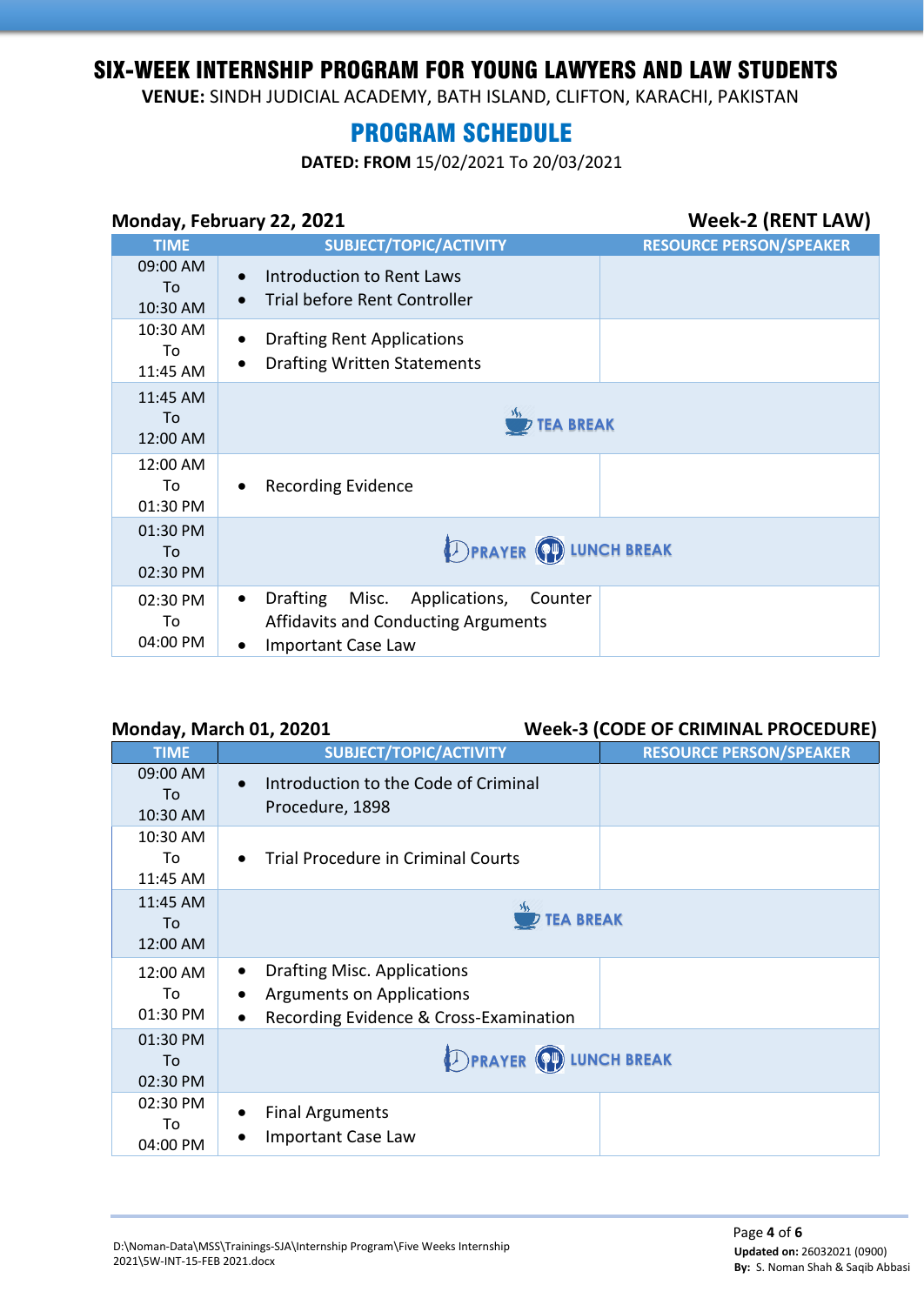**VENUE:** SINDH JUDICIAL ACADEMY, BATH ISLAND, CLIFTON, KARACHI, PAKISTAN

## PROGRAM SCHEDULE

**DATED: FROM** 15/02/2021 To 20/03/2021

| Monday, March 08, 2021     |                                                                | <b>Week-4 (LEGAL RESEARCH)</b> |
|----------------------------|----------------------------------------------------------------|--------------------------------|
| <b>TIME</b>                | SUBJECT/TOPIC/ACTIVITY                                         | <b>RESOURCE PERSON/SPEAKER</b> |
| 09:00 AM<br>To<br>10:30 AM | Conducting Research for the Preparation<br>of a Case           |                                |
| 10:30 AM<br>To<br>11:45 AM | Types of Research (Qualitative &<br>$\bullet$<br>Quantitative) |                                |
| 11:45 AM<br>To<br>12:00 AM | <b>TEA BREAK</b>                                               |                                |
| 12:00 AM<br>To<br>01:30 PM | Data Collection<br>Data Analysis Tools<br>٠                    |                                |
| 01:30 PM<br>To<br>02:30 PM | <b>DPRAYER CD LUNCH BREAK</b>                                  |                                |
| 02:30 PM<br>To<br>04:00 PM | <b>Writing Research Paper</b>                                  |                                |

#### **Monday, March 15, 2021 Week-5 (CODE OF CIVIL PROCEDURE, 1908)**

| <b>TIME</b>                | SUBJECT/TOPIC/ACTIVITY                                                                                                                                                 | <b>RESOURCE PERSON/SPEAKER</b> |
|----------------------------|------------------------------------------------------------------------------------------------------------------------------------------------------------------------|--------------------------------|
| 09:00 AM<br>To<br>10:30 AM | The Code of Civil Procedure, 1908                                                                                                                                      |                                |
| 10:30 AM<br>To<br>11:45 AM | <b>Trial Procedure in Civil Courts</b><br>$\bullet$                                                                                                                    |                                |
| 11:45 AM<br>To<br>12:00 AM | <b>TEA BREAK</b>                                                                                                                                                       |                                |
| 12:00 AM<br>To<br>01:30 PM | <b>Drafting Plaint</b><br>$\bullet$<br><b>Drafting Written Statements</b><br>$\bullet$<br><b>Framing Issues</b><br>$\bullet$<br><b>Recording Evidence</b><br>$\bullet$ |                                |
| 01:30 PM<br>To<br>02:30 PM | <b>DPRAYER (P) LUNCH BREAK</b>                                                                                                                                         |                                |
| 02:30 PM<br>To<br>04:00 PM | <b>Drafting</b><br>Misc. Applications,<br>Counter<br>$\bullet$<br><b>Affidavit and Conducting Arguments</b><br><b>Important Case Law</b><br>٠                          |                                |